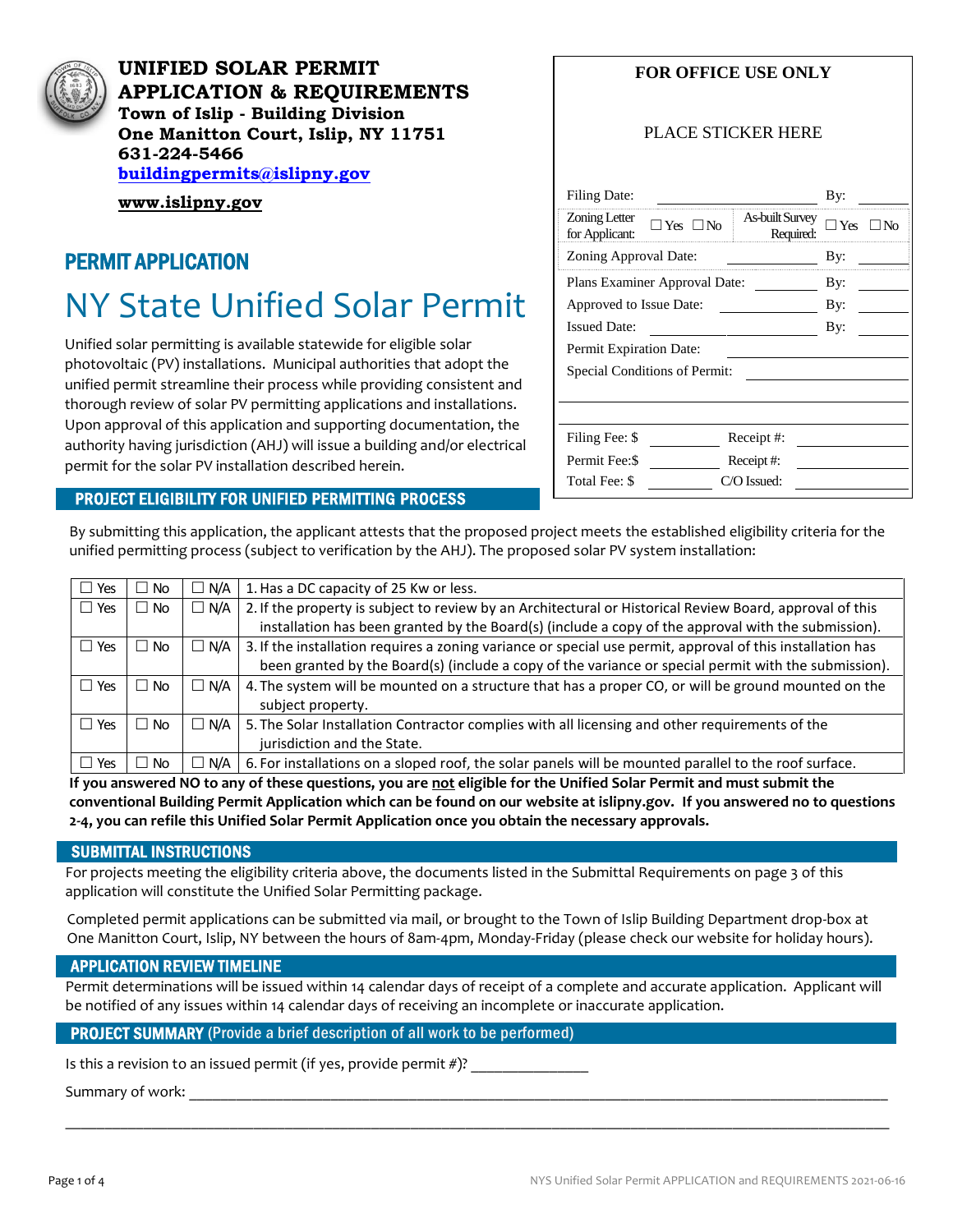## SUBJECT ADDRESS (WHERE INSTALLATION WILL OCCUR)

| # / Street                                                       | City                                                                                                    |                   | <b>State</b> | Zip                                                                                                                                    | <u>0500</u><br>Tax Map Number | and the state of the state of the                                                                                                                                 |  |  |
|------------------------------------------------------------------|---------------------------------------------------------------------------------------------------------|-------------------|--------------|----------------------------------------------------------------------------------------------------------------------------------------|-------------------------------|-------------------------------------------------------------------------------------------------------------------------------------------------------------------|--|--|
| <b>EXISTING USE</b>                                              |                                                                                                         |                   |              |                                                                                                                                        |                               |                                                                                                                                                                   |  |  |
| $\Box$ Single Family                                             | $\Box$ 2-4 Family                                                                                       | $\Box$ Commercial |              | Other                                                                                                                                  |                               |                                                                                                                                                                   |  |  |
|                                                                  | PROVIDE THE TOTAL SYSTEM CAPACITY RATING (SUM OF ALL PANELS)                                            |                   |              |                                                                                                                                        |                               |                                                                                                                                                                   |  |  |
|                                                                  | Total System: kW DC<br>(Systems over 25KW must use standard Town of Islip Building Permit application.) | Per Panel: kW DC  |              |                                                                                                                                        |                               |                                                                                                                                                                   |  |  |
|                                                                  | Will this system be owned or leased? $\Box$ Owned                                                       |                   |              | $\Box$ Leased - If leased, number of years                                                                                             |                               |                                                                                                                                                                   |  |  |
|                                                                  | <b>SELECT SYSTEM CONFIGURATION</b> (Make sure your selection matches the Construction Documents)        |                   |              |                                                                                                                                        |                               |                                                                                                                                                                   |  |  |
| $\Box$ New<br>$\Box$ Energy Storage System (ESS)                 | $\Box$<br>$\Box$ Add-on to existing CO'd system<br>$\Box$                                               |                   |              | Supply side connection with microinverters<br>Supply side connection with DC optimizers<br>Supply side connection with string inverter |                               | Load side connection with microinverters<br>Load side connection with DC optimizers<br>Load side connection with string inverter                                  |  |  |
| <b>PROPERTY OWNER</b>                                            |                                                                                                         |                   |              |                                                                                                                                        |                               |                                                                                                                                                                   |  |  |
| First Name                                                       | Last Name                                                                                               |                   |              | Email (Required)                                                                                                                       | Phone                         |                                                                                                                                                                   |  |  |
| Mailing Address - # Street                                       |                                                                                                         | City              |              | State                                                                                                                                  | Zip                           | Phone                                                                                                                                                             |  |  |
|                                                                  | <b>SOLAR INSTALLATION CONRACTOR</b>                                                                     |                   |              |                                                                                                                                        |                               |                                                                                                                                                                   |  |  |
|                                                                  |                                                                                                         |                   |              |                                                                                                                                        |                               |                                                                                                                                                                   |  |  |
| <b>Business Name</b>                                             | Contact Name                                                                                            |                   |              | Email (Required)                                                                                                                       |                               | Phone                                                                                                                                                             |  |  |
| Business Address-# Street                                        |                                                                                                         | City              |              | State                                                                                                                                  | Zip                           | Phone                                                                                                                                                             |  |  |
| Contractor License Number(s)                                     |                                                                                                         |                   |              |                                                                                                                                        |                               |                                                                                                                                                                   |  |  |
| <b>PROPERTY OWNER:</b>                                           |                                                                                                         |                   | DAY OF       | <b>SWORN TO ME THIS</b><br>$\frac{1}{20}$ , 20                                                                                         |                               | Please sign below to affirm that all answers are correct and that you meet all the conditions and requirements for a Unified Solar Permit.<br><b>NOTARY STAMP</b> |  |  |
| PRINT NAME                                                       |                                                                                                         |                   |              |                                                                                                                                        |                               |                                                                                                                                                                   |  |  |
| <b>SIGNATURE</b><br><b>SOLAR INSTALLATION CO.:</b><br>PRINT NAME |                                                                                                         | NOTARY PUBLIC     | DAY OF       | <b>SWORN TO ME THIS</b><br>$\sim$ , 20                                                                                                 |                               | <b>NOTARY STAMP</b>                                                                                                                                               |  |  |
| <b>SIGNATURE</b>                                                 |                                                                                                         | NOTARY PUBLIC     |              |                                                                                                                                        |                               |                                                                                                                                                                   |  |  |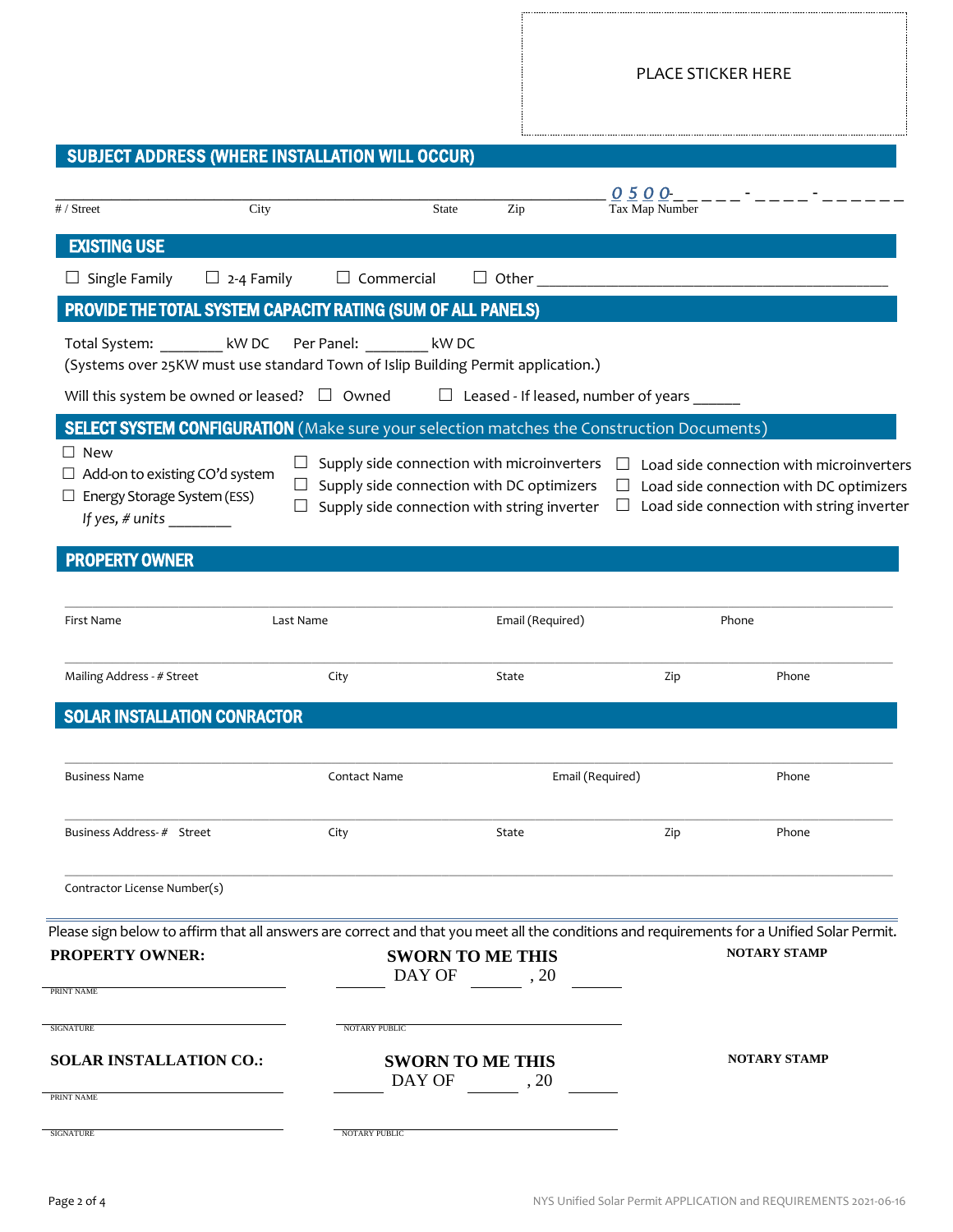## SUBMITTAL REQUIREMENTS SOLAR PV 25KW OR LESS NY State Unified Solar Permit

### SUBMITTAL REQUIREMENTS

Two sets of the following documents must be included with the initial submission:

- 1. Completed Unified Solar Permit Application Pages 1 and 2 of this application must be completed in their entirety.
- 2. Permit Fee \$200.00 (residential) or \$500.00 (commercial), payable in cash, credit card or check made payable to the Town of Islip. *Subject to change – refer to our website for the current fee schedule and payment methods.*
- 3. Construction Documents Construction Documents must comply with the NYS Uniform Code (NYSRC or NYSBC, and NYSFC) in effect at the time of application; the codes used must be referenced on the plans. Plans must be stamped and signed by a NYS Registered Design Professional. The Town of Islip, through adopting the Unified Solar Permitting process, requires contractors to provide construction documents, such as the examples included in the "Understanding Solar PV Permitting and Inspecting in New York State" document which can be found at nyserda.ny.gov/SolarGuidebook.

Should the applicant wish to submit Construction Documents in another format, the submittal must include:

- Manufacturer/model number/quantity of solar PV modules and inverter(s).
- Specification sheets for Modules (UL LISTED 1703), Inverters (UL Listed 1741) and Racking System.
- String configuration for solar PV array, clearly indicating the number of modules in series and strings in parallel (if applicable).
- Combiner boxes: Manufacturer, model number, NEMA rating.
- From array to the point of interconnection with existing (or new) electrical distribution equipment: identification of all raceways (conduit, boxes, fittings, etc.), conductors and cable assemblies, including size and type of raceways, conductors, and cable assemblies.
- Sizing and location of the EGC (equipment grounding conductor).
- Sizing and location of GEC (grounding electrode conductor), if applicable.
- Disconnecting means of both AC and DC including indication of voltage, ampere, and NEMA rating.
- Interconnection type/location (supply side or load side connection)
- For supply side connections only, indication that breaker or disconnect meets or exceeds available utility fault current rating kAIC (amps interrupting capacity in thousands).
- Ratings of service entrance conductors (size insulation type AL or CU), proposed service disconnect, and overcurrent protection device for new supply side connected solar PV system (reference NEC 230.82, 230.70).
- Rapid shutdown device location/method and relevant labeling.
- 4. For Roof Mounted Systems The roof plan must show the roof layout, solar PV panels and the following:
	- Proposed location of roof access point and access pathways
	- Solar PV system fire classification
	- Labeling and location of labels
	- Type of roof covering and the number of roof coverings installed
	- If there is more than 1 layer of roofing, the RDP is to approximate the remaining life of the roofing. The homeowner must provide a signed, notarized statement as follows:
		- "I hereby acknowledge the approximate \_\_\_\_ years of remaining life of the roofing shingles. I also
		- acknowledge the Town of Islip recommends there be only a single layer of roofing under the solar panels."
	- Type of roof framing, size of members, and spacing.
	- Weight of panels, support locations, and method of attachment.
	- Framing plan and details for any work necessary to strengthen the existing roof structure.
	- Structural calculations for the roof(s) supporting the new solar installation.
	- If the system is being mounted on the roof of an accessory structure, provide an electrical diagram for all new and/or existing equipment (i.e. Ex. Subpanels or New/Ex. overhead/underground wiring.)
- 5. For Ground Mounted Systems A site plan or accurate survey showing the length and location of trenches, setbacks and screening. Anchorage and uplift attachments must also be shown.
- 6. For Energy Storage Systems Manufacturer specification sheets are required for all energy storage systems equipment. Floor plans showing equipment placement are also required to ensure compliance with the NYS Uniform Code in effect at the time of submission (NYSRC or NYSBC, and NYSFC).